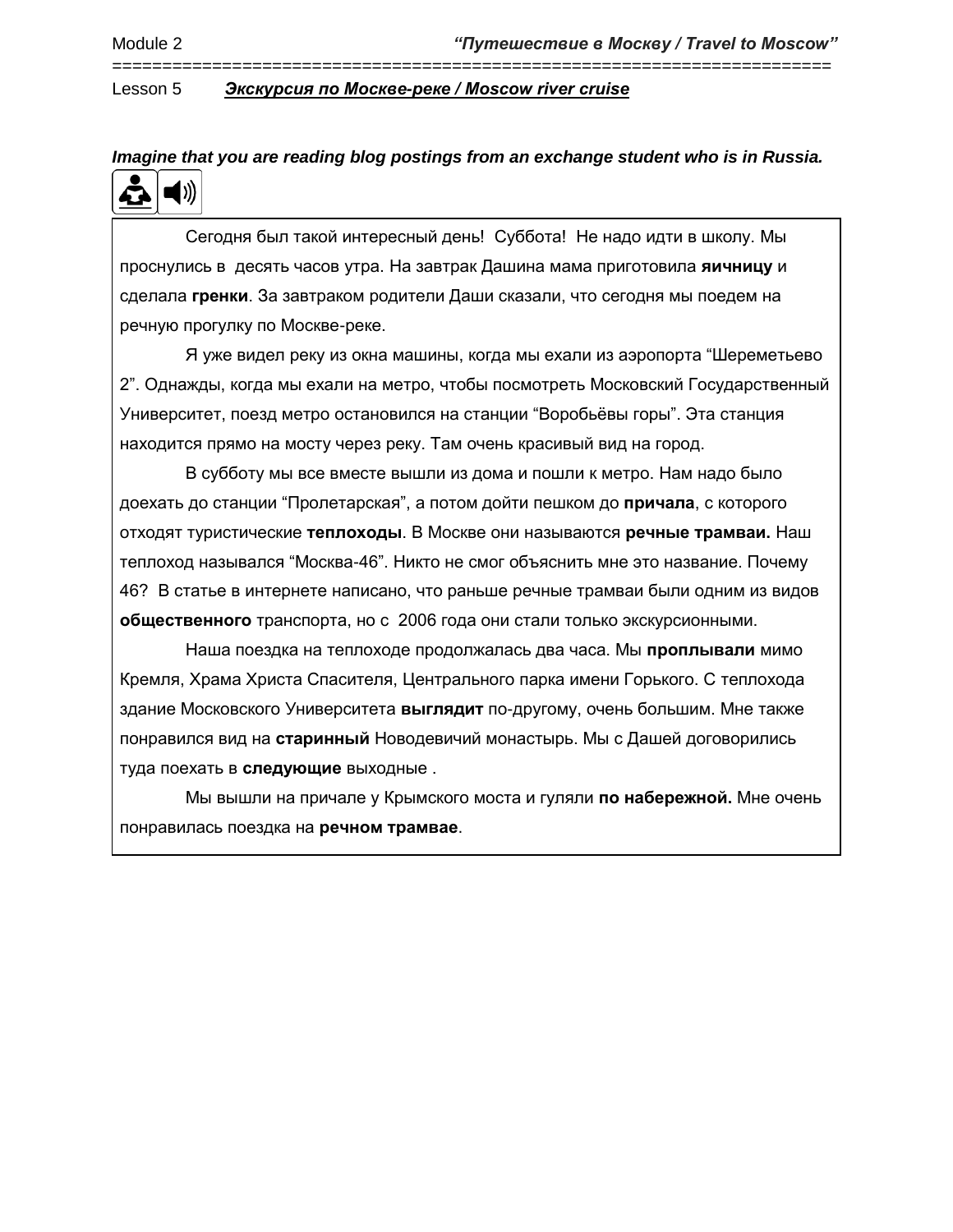========================================================================

Lesson 5 *Экскурсия по Москве-реке / Moscow river cruise*



**Упражнение 1** One sentence summary Что они делали в этот день?

Directions: Listen to the narrator talk about one day's events. In one or two sentences spoken in Russian about the message, relate the main topic of the presentation.

Your sentence or sentences should answer the basic question: Что они делали в этот день?

You may want to give information that you have understood about the day that includes: Кто? Когда? Где? Что? Почему?

### **Упражнение 2** Saturday Ping Pong conversation

Directions: Work with a partner or in a group to exchange information about what you and your partner do on Saturdays. Keep the conversation going as long as you can, with as many exchanges of comments as possible.

Some information to exchange might include:

Почему тебе нравится суббота?

Когда ты просыпаешься?

Кто готовит завтрак/Что ты любишь есть на завтрак?

Как ты планируешь, что ты будешь делать сегодня днём?

Что ты любишь делать в субботу? Куда ты ездишь?

Что ты делаешь вечером?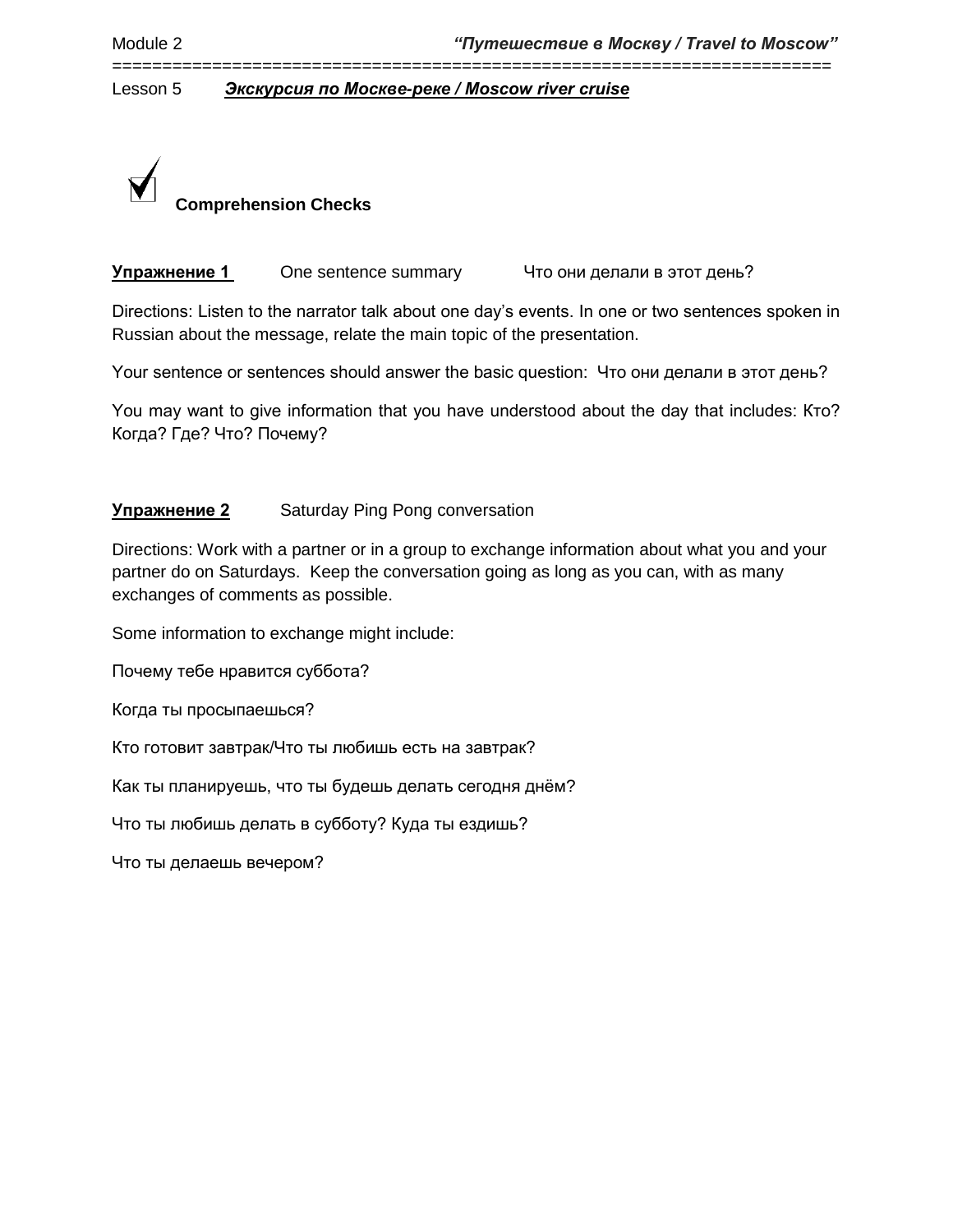#### **Упражнение 3** River Tram description

Directions: Tell your Russian classmates as much as you can about what a river tram is, how and where it is used. Include information about whether your town or city has a similar means of transportation and if so, what it is called. If not, tell what means of transportation there are in your town or city.

========================================================================

You may want to include some of the following words and phrases:

вид(виды) транспорта, речной трамвай, плавать, теплоход, У нас в городе есть\нет.

#### **Упражнение 4** Thank you message

Directions: The family of one of your Russian classmates invited you to join them on an excursion. You need to thank them for the outing. Write an email of 4 or 5 sentences in Russian to them at НарышкинИА@yandex.ru . In your email you should include some particular details of the excursion, such as the day of the week, where you went, what you saw or did, what you liked, what surprised you, what you learned.

The following expressions may be of use to you:

Спасибо за...

Мне понравился/понравилось...

Меня удивило, что...

Я узнал(а)...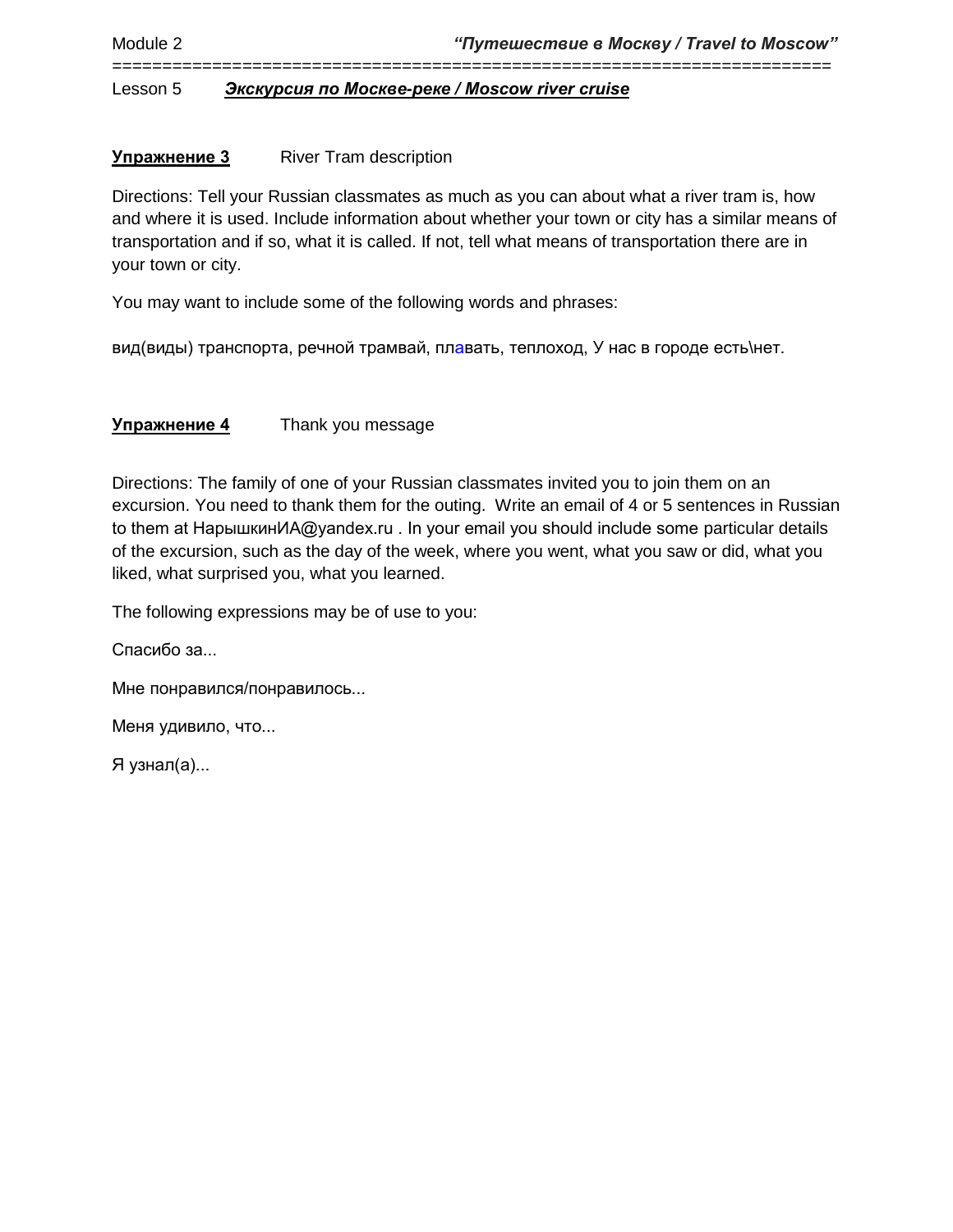# **STUDENT PROGRAM LEARNING PLAN**



*Module 2 Learning Plan #5*

| Date:                                                                                                                                                                                                                       | <b>Grade Range of Learners:</b> | Pre-college<br>students | <b>Targeted Performance Level:</b><br>-IM |  |
|-----------------------------------------------------------------------------------------------------------------------------------------------------------------------------------------------------------------------------|---------------------------------|-------------------------|-------------------------------------------|--|
| Time Allotted for This Learning Plan:                                                                                                                                                                                       | 90 min                          |                         |                                           |  |
| <b>Lesson Can-Do Statements</b><br>Identify specific Lesson Can-Do statement(s) from the Program Can-Do statements in the Curriculum Template<br>(column 2) that are appropriate for and specific to this learning plan.    |                                 |                         |                                           |  |
| can understand when and where an event took place. (IL)<br>can talk about my routine on a particular day of the week. (IS)<br>can describe a means of transportation (PS)<br>I can write about a place I have visited. (PW) |                                 |                         |                                           |  |

========================================================================

*Indicate what learners need to know and understand to meet the Lesson Can-Do statements above.* 

| Culture                                             | Content                                                                        | Language                                         |
|-----------------------------------------------------|--------------------------------------------------------------------------------|--------------------------------------------------|
| <b>Russian breakfast traditions</b><br>and products | <b>Russian ideas about</b><br>breakfast as a very<br>important part of the day | яичница, гречка, чай<br>речные трамвайчики,      |
|                                                     | <b>Breakfast foods that</b><br><b>Russians eat</b>                             | набережная, теплоход,<br>общественный транспорт, |
| <b>River transportation</b>                         | <b>City River cruise, River</b><br>trams, boats                                | причал                                           |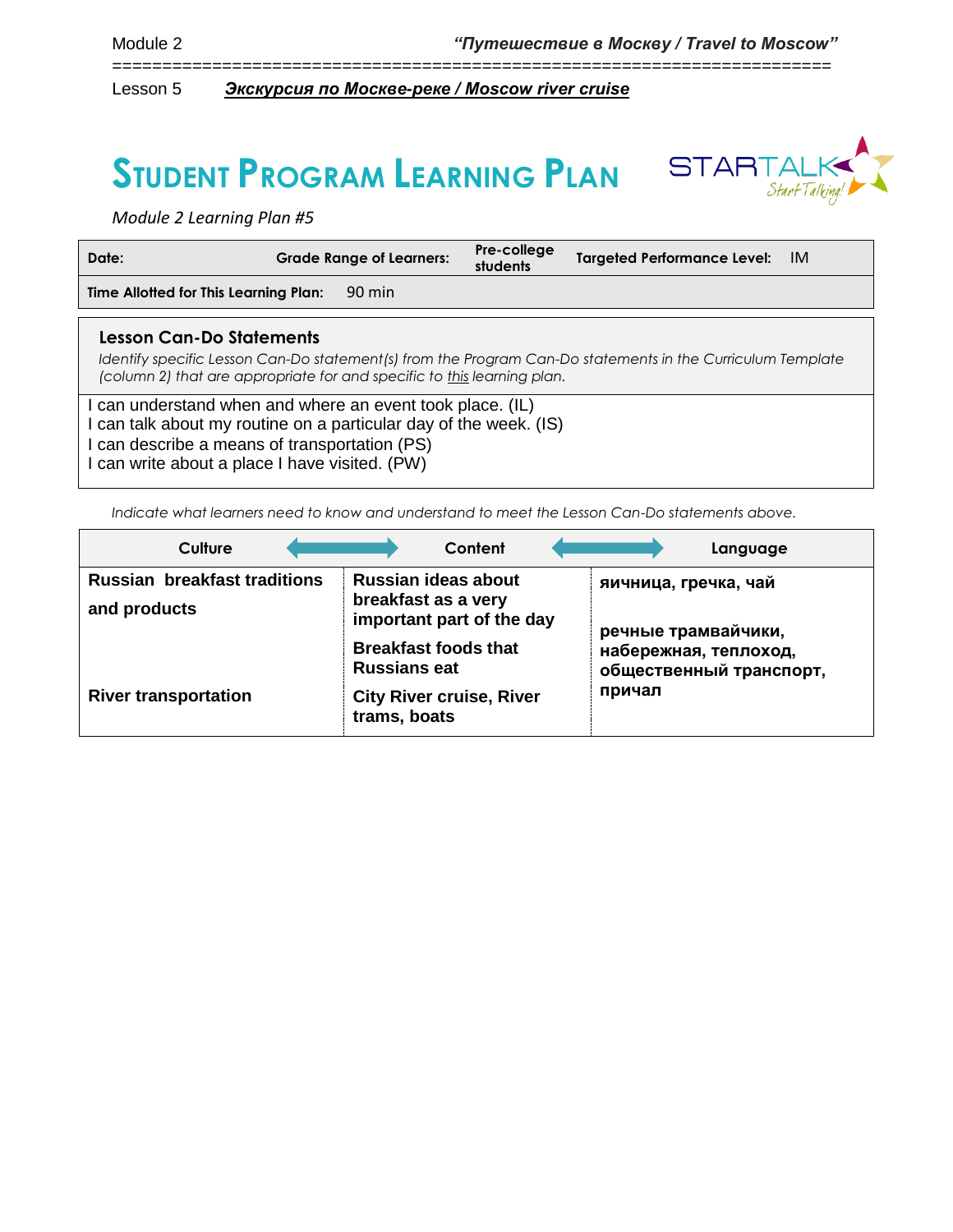======================================================================== Lesson 5 *Экскурсия по Москве-реке / Moscow river cruise*

| <b>EPISODE #1</b>                                                                                       | <b>Number of minutes</b><br>for this episode: 30                                                                                                                         |
|---------------------------------------------------------------------------------------------------------|--------------------------------------------------------------------------------------------------------------------------------------------------------------------------|
| STAGE 1<br>Lesson Can-Do Statement(s) Addressed: See box<br>above                                       | STAGE 2<br><b>Check for Learning</b><br>Task or activity learners will do to provide evidence<br>that they are making progress toward the Lesson<br>Can-Do statement(s). |
| I can understand when and where an event took<br>place. (IL)<br>I can talk about daily activities. (PS) | Learners will listen to the narrator and talk about<br>one day's events.                                                                                                 |

#### **STAGE 3**

#### **Enabling Activities**

*Tasks that lead learners to demonstrate what they can do with what they know.*

Learners will talk in one or two sentences about the message. They will state the main topic of the presentation.

The sentence or sentences should answer the basic question: Как они проводили день? Learners may want to give information that you have understood about the day that includes: Кто? Когда? Где? Что? Почему?

#### **Differentiation Strategies**

*Adjustments to instruction or activities to meet learner needs based on age, readiness, process, or output.*

| <b>EPISODE #2</b>                                                    | Number of minutes<br>for this episode:                                                                                           |
|----------------------------------------------------------------------|----------------------------------------------------------------------------------------------------------------------------------|
| STAGE 1<br>Lesson Can-Do Statement(s) Addressed: See box             | STAGE 2<br><b>Check for Learning</b>                                                                                             |
| above                                                                | Task or activity learners will do to provide evidence<br>that they are making progress toward the Lesson<br>Can-Do statement(s). |
| I can talk about my routine on a particular day of<br>the week. (IS) | In a small group or pairs learners will talk about<br>what they do on Saturdays.                                                 |
|                                                                      |                                                                                                                                  |

#### **STAGE 3**

#### **Enabling Activities**

*Tasks that lead learners to demonstrate what they can do with what they know.*

Work with a partner or in a group to exchange information about what you and your partner do on Saturdays. Keep the conversation going as long as you can, with as many exchanges of comments as possible.

#### **Differentiation Strategies**

*Adjustments to instruction or activities to meet learner needs based on age, readiness, process, or output.*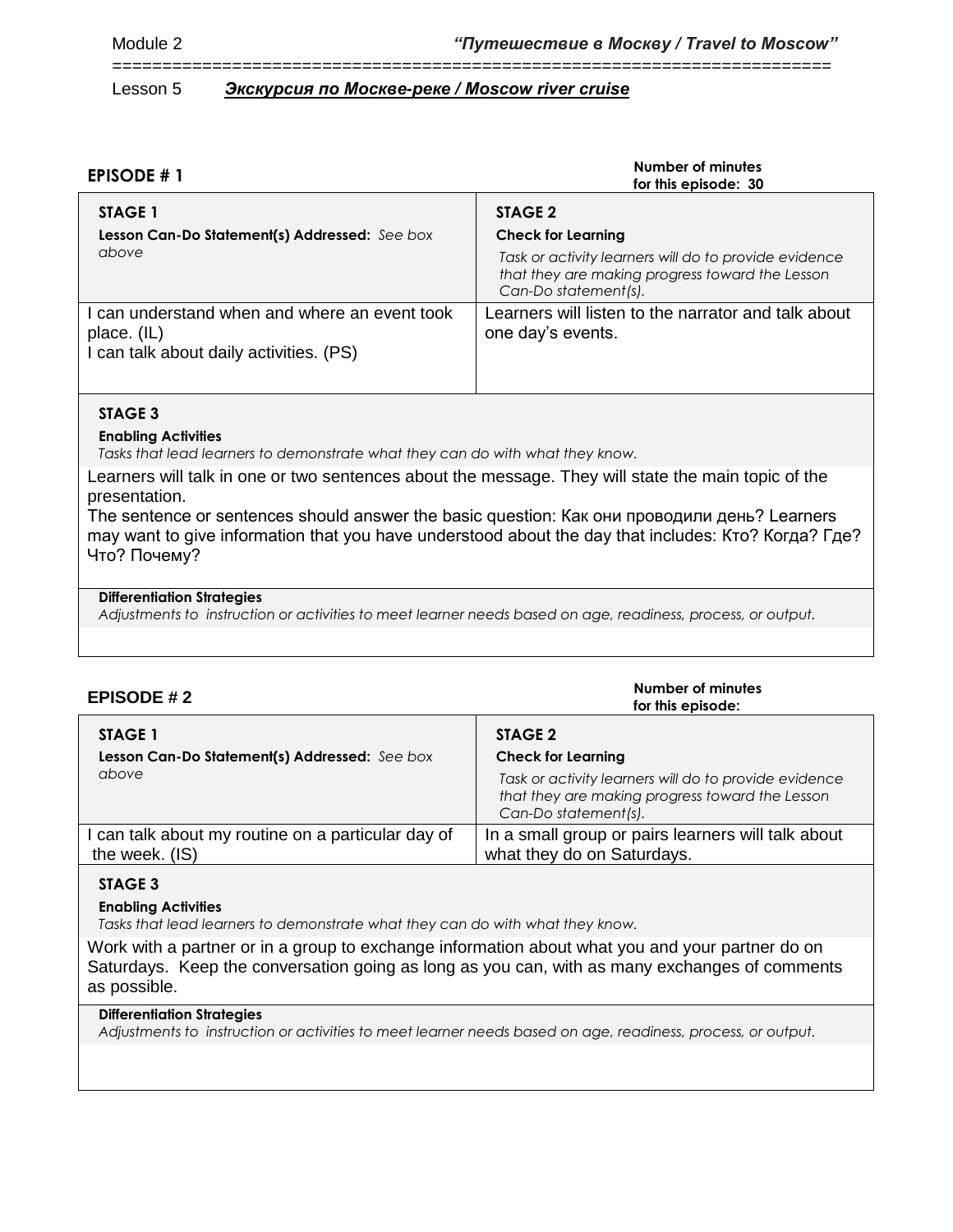======================================================================== Lesson 5 *Экскурсия по Москве-реке / Moscow river cruise*

| EPISODE #3                                             | Number of minutes<br>for this episode: 20                                                                                                                     |  |
|--------------------------------------------------------|---------------------------------------------------------------------------------------------------------------------------------------------------------------|--|
| STAGE 1                                                | STAGE 2                                                                                                                                                       |  |
| Lesson Can-Do Statement(s) Addressed: See box<br>above | <b>Check for Learning</b><br>Task or activity learners will do to provide evidence<br>that they are making progress toward the Lesson<br>Can-Do statement(s). |  |
| can describe a means of transportation. (PS)           | Based on the text learners will talk about river<br>trams or similar transportation in their cities.                                                          |  |

#### **STAGE 3**

#### **Enabling Activities**

*Tasks that lead learners to demonstrate what they can do with what they know.*

Learners will tell imaginary Russian classmates as much as they can about what a river tram is, how and where it is used. They will include information about whether their town or city has a similar means of transportation and if so, what it is called. If not, tell what means of transportation there are in their town or city.

Learners may want to include some of the following words and phrases: вид(виды) транспорта, речной трамвай, плавать, теплоход, У нас в городе есть\нет.

#### **Differentiation Strategies**

*Adjustments to instruction or activities to meet learner needs based on age, readiness, process, or output.*

| <b>EPISODE #4</b>                                        | Number of minutes<br>for this episode: 20                                                                                        |
|----------------------------------------------------------|----------------------------------------------------------------------------------------------------------------------------------|
| STAGE 1<br>Lesson Can-Do Statement(s) Addressed: See box | STAGE 2<br><b>Check for Learning</b>                                                                                             |
| above                                                    | Task or activity learners will do to provide evidence<br>that they are making progress toward the Lesson<br>Can-Do statement(s). |
| can write about a place I have visited. (PW)             | Learners will write a thank you email to a Russian<br>family.                                                                    |

#### **STAGE 3**

#### **Enabling Activities**

*Tasks that lead learners to demonstrate what they can do with what they know.*

Learners will role play the situation when the family of one of their Russian classmates invited the learner to join them on an excursion. The learner will need to thank them for the outing and will write an email of 4 or 5 sentences in Russian to them at НарышкинИА@yandex.ru. In your email you should include some particular details of the excursion. Learners will use the offered expressions.

#### **Differentiation Strategies**

*Adjustments to instruction or activities to meet learner needs based on age, readiness, process, or output.*

**Add additional learning episodes as needed by copying a learning episode box.**